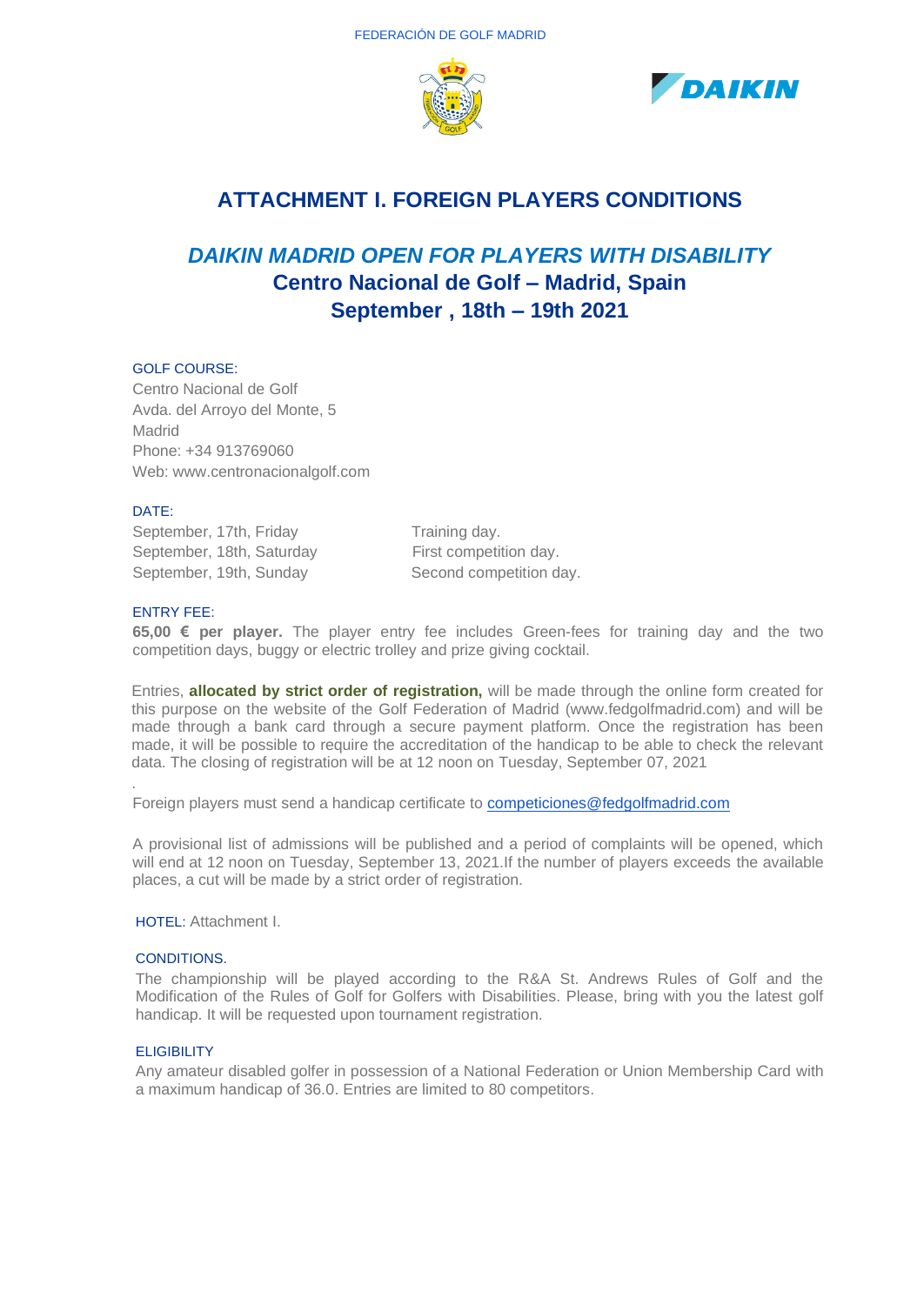



Should you are registered in the Edga database as W4RGD or Access Pass player you do not need to bring with you your official disability certificate. Otherwise, please, send an official disability certificate, written in Spanish or in English at **[competiciones@fedgolfmadrid.com](mailto:competiciones@fedgolfmadrid.com)** a medical evaluation team will check it.

### FORMAT

There will be five categories\*:

- 1. Category 1: Golfers with handicap 4'4 or lower.
- 2. Category 2: Golfers with handicap between 4'5 and 11'4.
- 3. Category 3: Golfers with handicap between 11'5 and 18'4.
- 4. Category 4: Golfers with handicap between 18'5 and 28'4.
- 5. Category 5: Golfers with handicap between 26'5 and 36'0.

Categories 1 and 2 will play 36 holes Medal Scratch format. Category 3 will play 36 holes Medal Handicap format. Categories 4 and 5 will play 36 holes Stableford format

*\*Categories can be unified by the Committee in case of a low number of players (8).*

### TEE-MARKERS

Men: first, second and third category, 56 tee markers. Men: fourth and fifth category, 52 tee-markers. Women: 49 tee-markers.

#### TEE TIMES

The Championship Committee will establish the order and schedule.

### RULES

Championship will be played in accordance with the Rules of Golf, the Modification of the Rules of Golf for Golfers with Disabilities as approved by R&A Rules Limited and the Local Rules approved by the Championship Committee.

#### **BUGGIES**

The tournament committee will distribute the available buggies according to WR4DG pass. Otherwise, the medical evaluation team will have the final decision.

### **CADDIES**

Caddies, maximum one per player, will be permitted.

#### COVID-19 PROTOCOL

This competition complies with the Covid-19 protocol issued by the Spanish Golf Federation together with the Madrid Golf Federation.

All participants must take a COVID-19 test and get a negative result during the two days before the tournament.